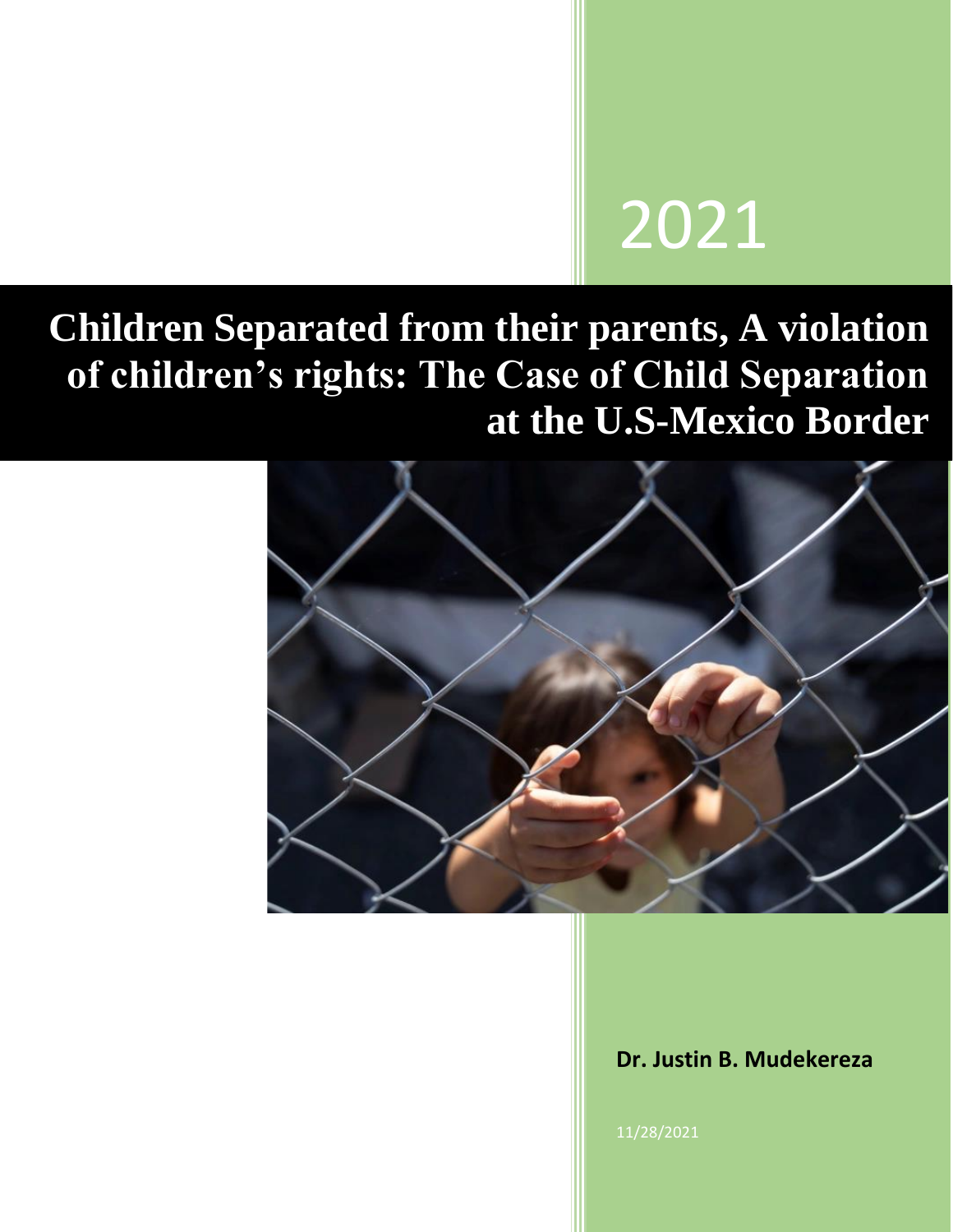International Journal of Scientific and Research Publications (ISSN: 2250-3153)

### Children Separated from their parents, A violation of children's rights: The Case of Child Separation at the U.S-Mexico Border. (Thinking Beyond Politics)

# Authored by:

### **Dr Justin B. Mudekereza, Ph.D.**



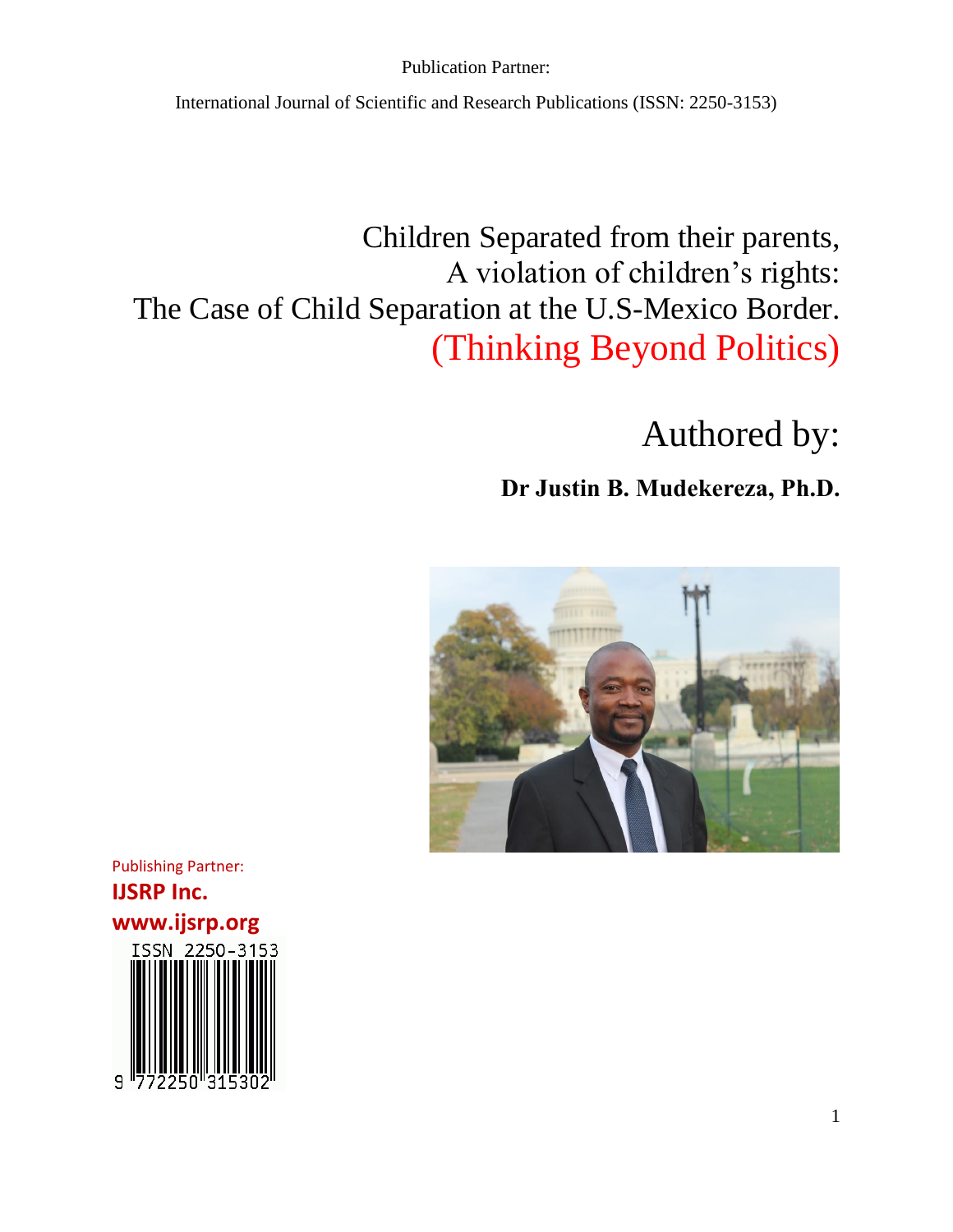International Journal of Scientific and Research Publications (ISSN: 2250-3153)

#### **Table of Contents**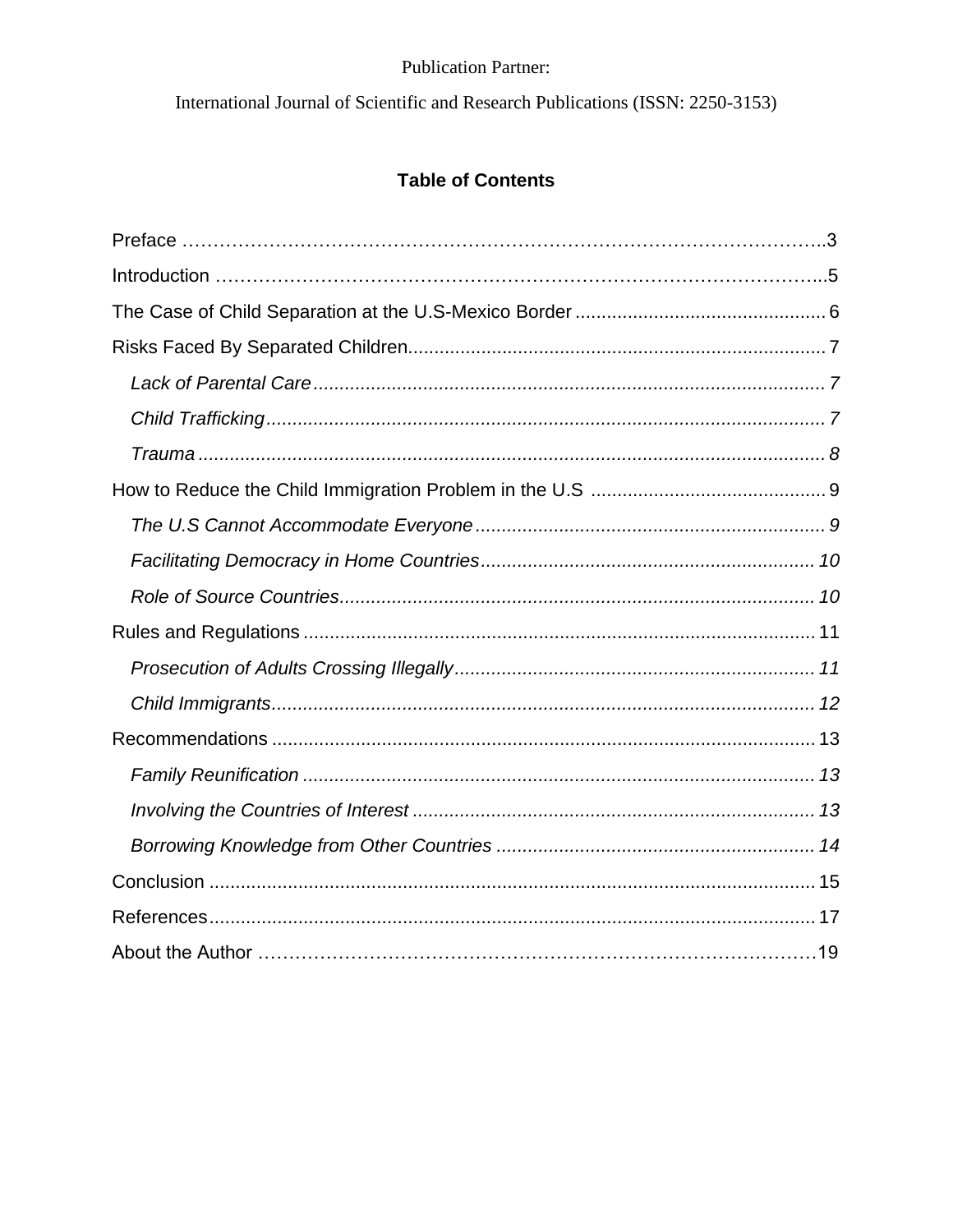International Journal of Scientific and Research Publications (ISSN: 2250-3153)

## **Preface**

For several decades, economic, security and other instability caused by disasters as well as problems linked to religions have pushed populations to move in search of more secure countries. These kinds of situations have always been observed among the populations of African countries, Asian countries, and South American.

A large majority of the populations coming from the South American countries often take their way to migrate to the United States (U.S) in the hope of having a happy life.

In the U.S, this situation is always managed politically depending on whether the power is in the hands of the Democrats or the Republicans. The former always want to open the borders while the latter have always wanted to close the borders to immigrants and deal with the internal problems of their country.

However, since 2019, I have observed that on the border between the US and Mexico, the issue of population migration was more politically managed and not within the framework of humanitarian protection.

What touched me a lot was the separation of children from their parents at the border of the two aforementioned countries. It could be that among the two countries, i.e. the U.S and Mexico, only the latter had ratified the International Convention on the Rights of the Child. Note that this United Nations Convention on the Rights of the Child was ratified by a total of 192 countries on November 20, 1989.

In this article, on the one hand, my attention was focused on the problematic of use of children by their parents to access American territory and, on the other hand, on the separation of children from their parents at the border between the U.S and Mexico by the U.S government. Below are some articles of the United Nations Convention on the Rights of the Child that I have found violated by the parties concerned:

- When adults make decisions, they must make them for the good for children (art.3).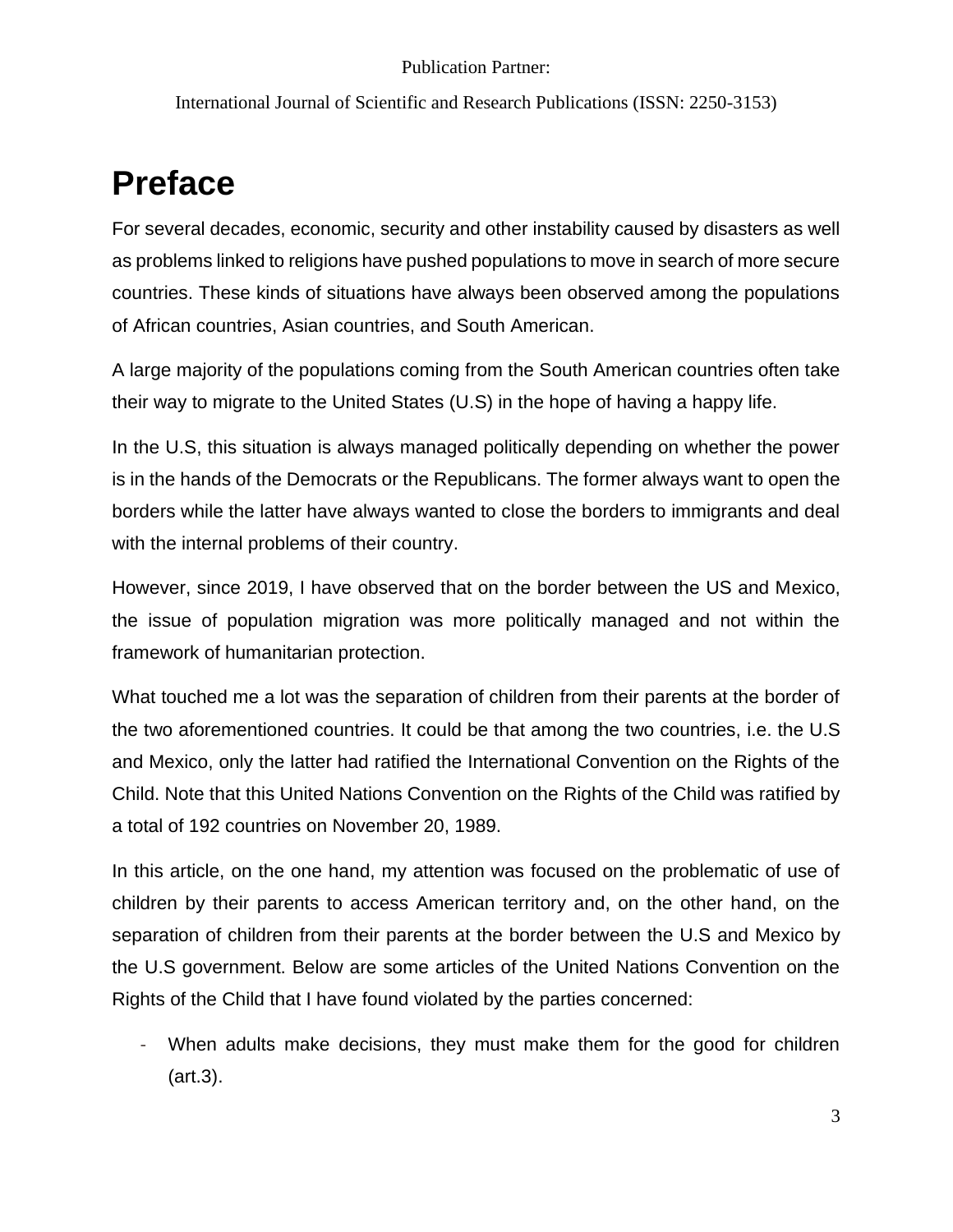International Journal of Scientific and Research Publications (ISSN: 2250-3153)

- Every child has the right to live with his parents. If this is not possible because the parents are absent or because they mistreat him, the child retains the right to know where his parents are and can continue to see them (art.9).
- If you do not live in your country of origin, you have the right to live in the same place as your parents (art.10).
- A child cannot be taken away from his parents without their consent. He cannot be detained abroad because it is an abduction (article 11).
- If a child cannot live with his parents, he must be placed with another family or in an institution with other children (art.20).

By publishing this article, I hope to expose this other form of violation of children's rights and challenge decision-makers, in particular the United Nations, so that they can take appropriate steps or measures to stop this practice. Parents using children for the purpose of accessing any territory, if proven true, should be held accountable for their acts.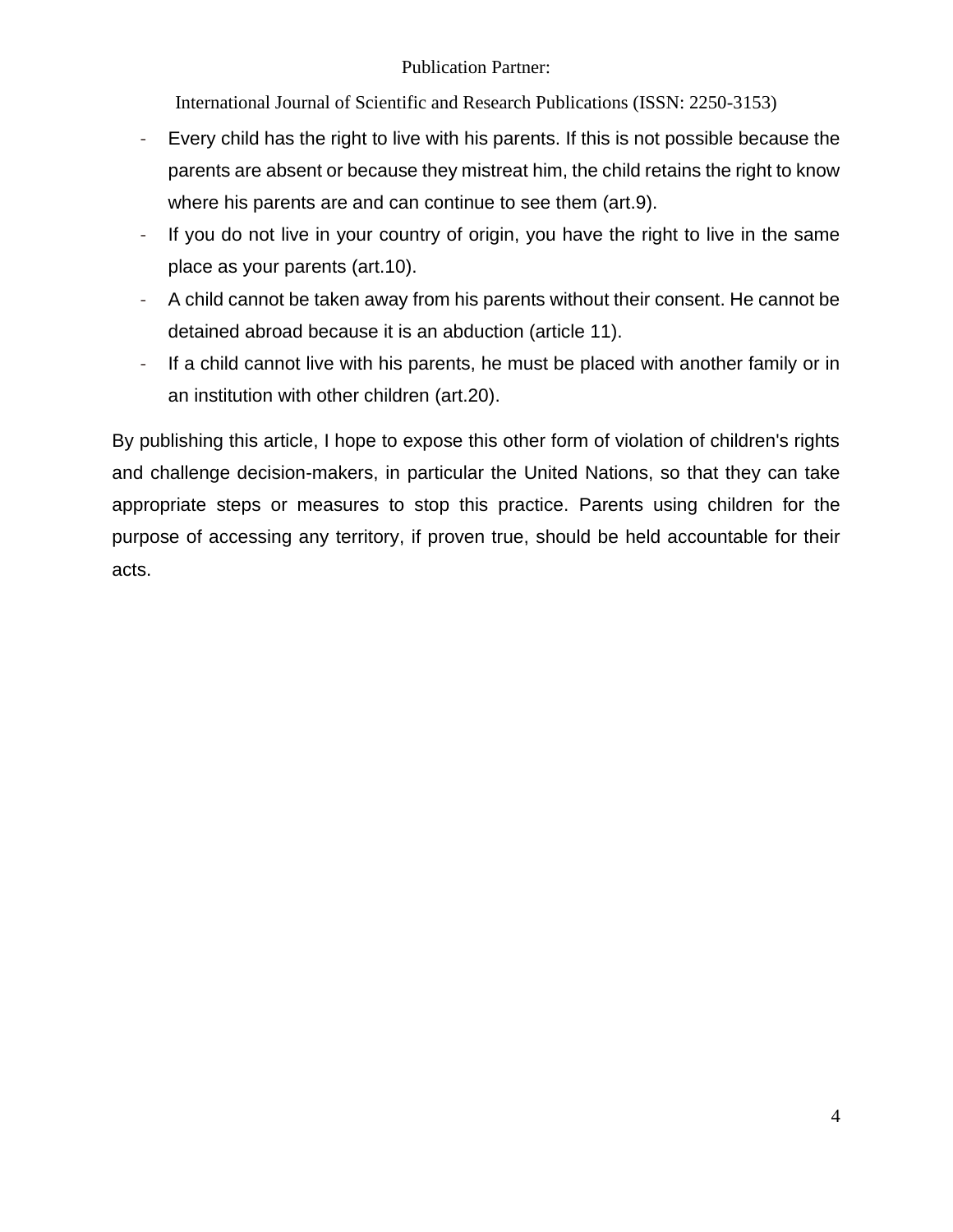International Journal of Scientific and Research Publications (ISSN: 2250-3153)

#### **Introduction**

The challenge of immigration has been a headache to the United States (US) for decades. According to Hirschman (2014), an immigrant is a person who seeks to live permanently in another country with or without a willingness to go back to their home country in the long-term. In the case of the United States, many immigrants come from the Central American countries such as El Salvador, Honduras, and Mexico, and with laws relating to adult and child immigrants being different. "Children being separated from their parents" has been a common occurrence at the border.

In a recent article by Lomi Kriel of Houston Chronicle, she revealed that children were separated from their parents and were kept in custody by the U.S border patrol at the U.S-Mexico border while their guardians were sent to jail (Kriel, 2018). Admittedly, Kriel's report has led to debates with the republicans and democrats blaming each other for the vice. It is through the political debates mentioned that this discussion seeks to understand how wrongly the society is approaching the problem and why there is a need to shift from it. By *thinking beyond politics,* the community will recognize the primary factors that are leading to the challenge and how various stakeholders can contribute to come to a solution.

In the end, the ethicality surrounding the child immigrant separation proves to hurt everyone at large including the society itself. This is in light of various risks that the children may face which include trauma and falling into the traps of child traffickers. Apart from changing the law and providing more choices that will reduce child separation, the

5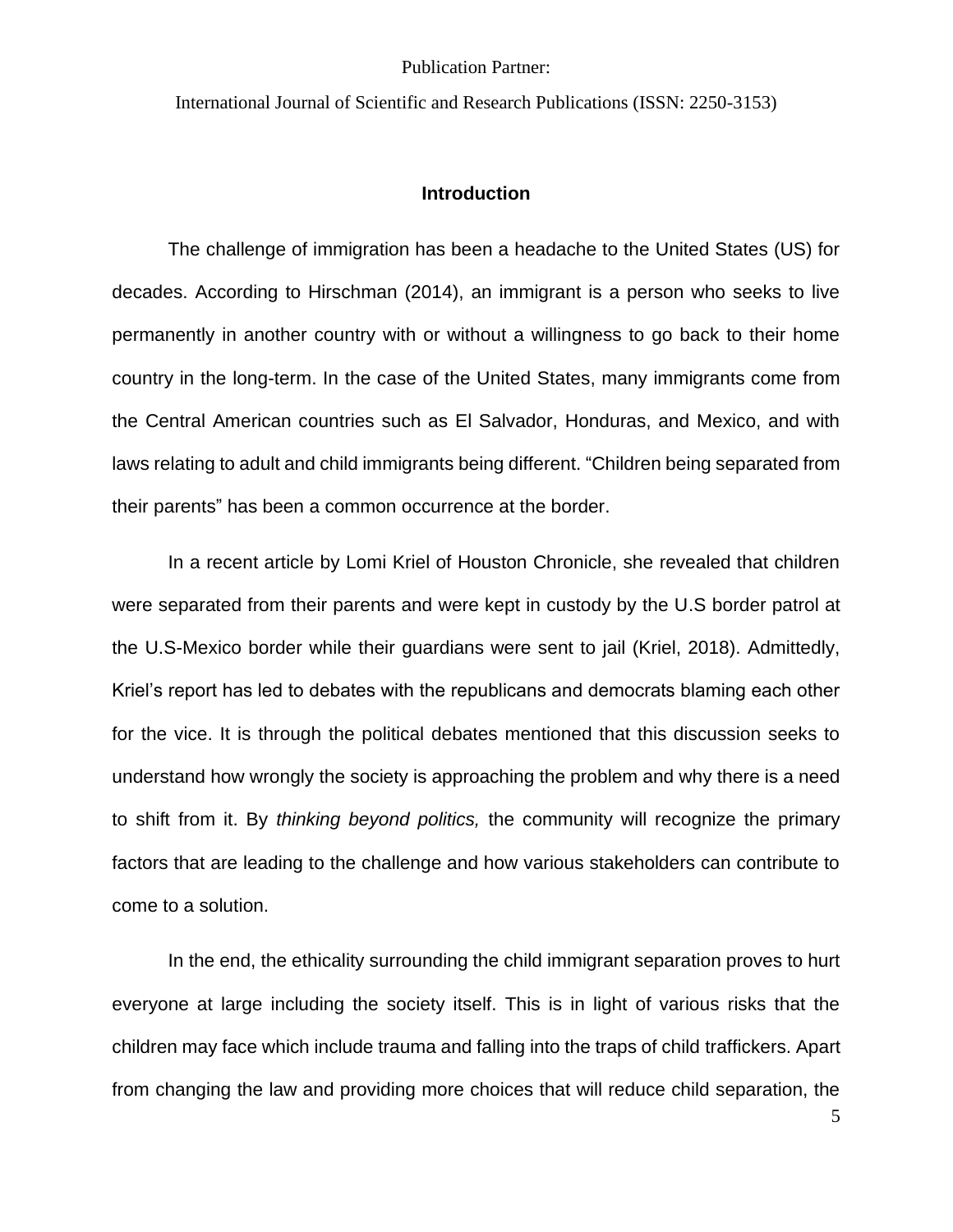International Journal of Scientific and Research Publications (ISSN: 2250-3153) countries where these children come from should be involved in a bid to prevent their citizens from leaving illegally in the first place. In this respect, *thinking beyond politics*  provides an excellent avenue for solving the crisis where children are separated from their parents at the U.S-Mexico border.

#### **The Case of Child Separation at the U.S-Mexico Border**

<span id="page-6-0"></span>In May 2018, America and the world woke up too much hype in the wake of child immigrants who had been separated from their parents at the U.S border (Kriel, 2018). For many years, the U.S border has been struggling with immigrants mainly from Central America who seek to enter the country and better their lives. Admittedly, most of the children arrive at the border accompanied by their parents, and if they are not granted entry, some opt to enter the U.S illegally (Rowen & Schauer, n.d). Upon arrival, the law requires that every adult who is caught migrating illegally into the country is prosecuted and if they plead or are found guilty, they serve jail term (Borjas, 2013). As one would imagine, this poses a challenge to the parents' children who are left stranded at the border. One Honduras mother confirmed that a border patrol official claimed that her child was being taken for a bath. She only learned that they were separated after hours when the child never returned (Lind, 2018).

What happened to the snatched child? The Trump administration went on to label such children as "unaccompanied children" (Lind, 2018). Most of these children do not go to the US by chance, only that they want a better life that is not available in their countries (Rowen & Schauer, n.d). Unaccompanied children are kept in custody at the Border Patrol where they await a hearing. On average, the time taken to complete an immigration case

6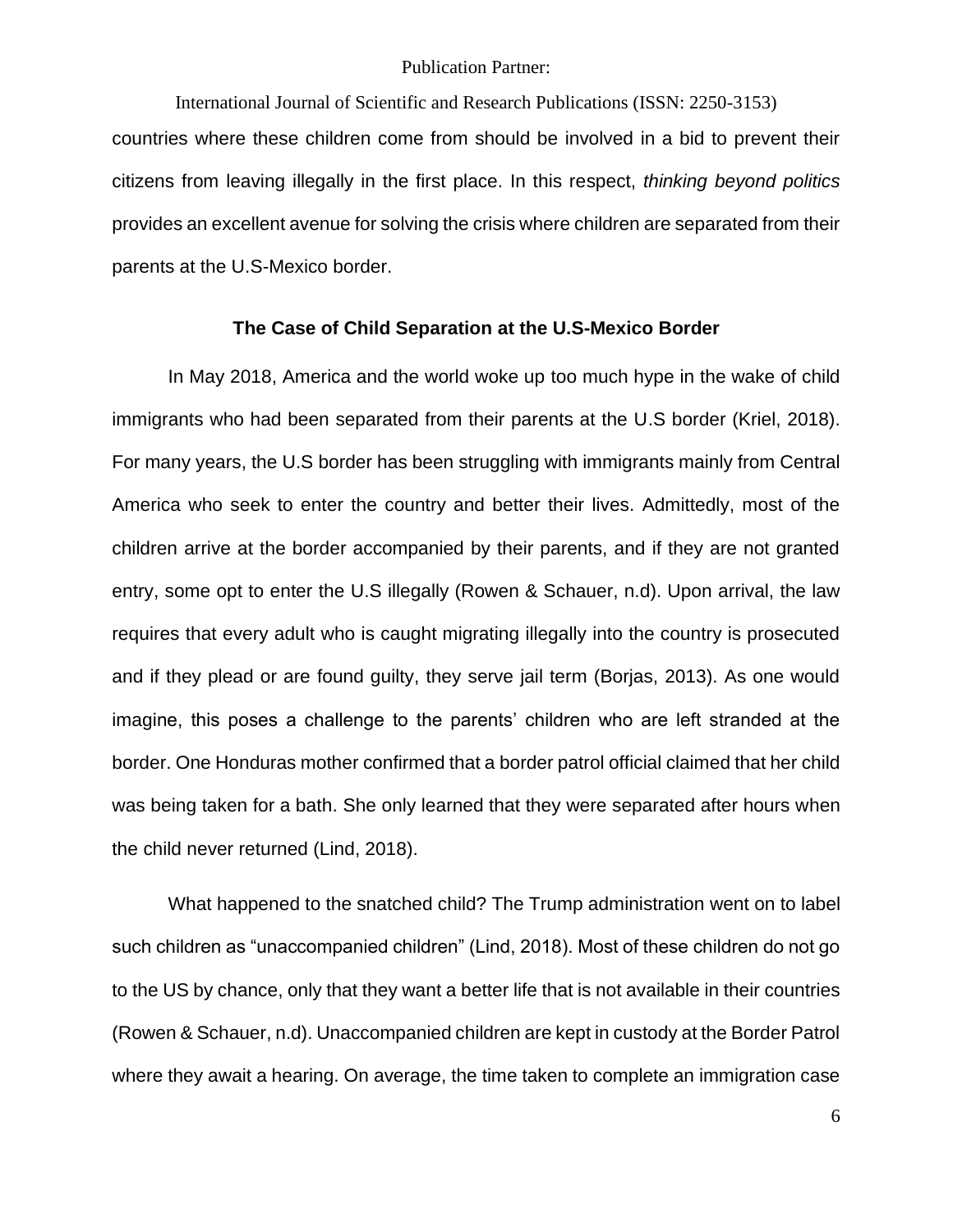International Journal of Scientific and Research Publications (ISSN: 2250-3153)

for a minor is 520 days (Rower & Schauer, n.d). This is, however, higher in certain states with Phoenix and San Francisco recording 1028 and 1468 days respectively (Rower & Schauer, n.d). If anything, these scenarios brought resentment since although some of these children may be sent to live with their relatives in the U.S through the Office of Refugee Resettlement (ORR), most are not successful, and they end up being held longer in these custody rooms.

#### **Risks Faced by Separated Children**

#### *Lack of Parental Care*

<span id="page-7-1"></span><span id="page-7-0"></span>If anything, the separated children suffer loneliness in the midst of much hegemony depicted at the border. From a humanistic point of view, all children including those who are not American citizens deserve to live better lives other than that which they do in custody at the border patrols (Child Trends, 2014). For one, being separated from one's parents inhibits growth as a result of lack of warmth and acceptance that parents have. This is one of the reasons that made a Honduras man to commit suicide in jail after he was separated from his son (Rowen & Schauer, n.d). A child with no parents does not have role models who should help him/her grow into a proper adult guided with values and ethics.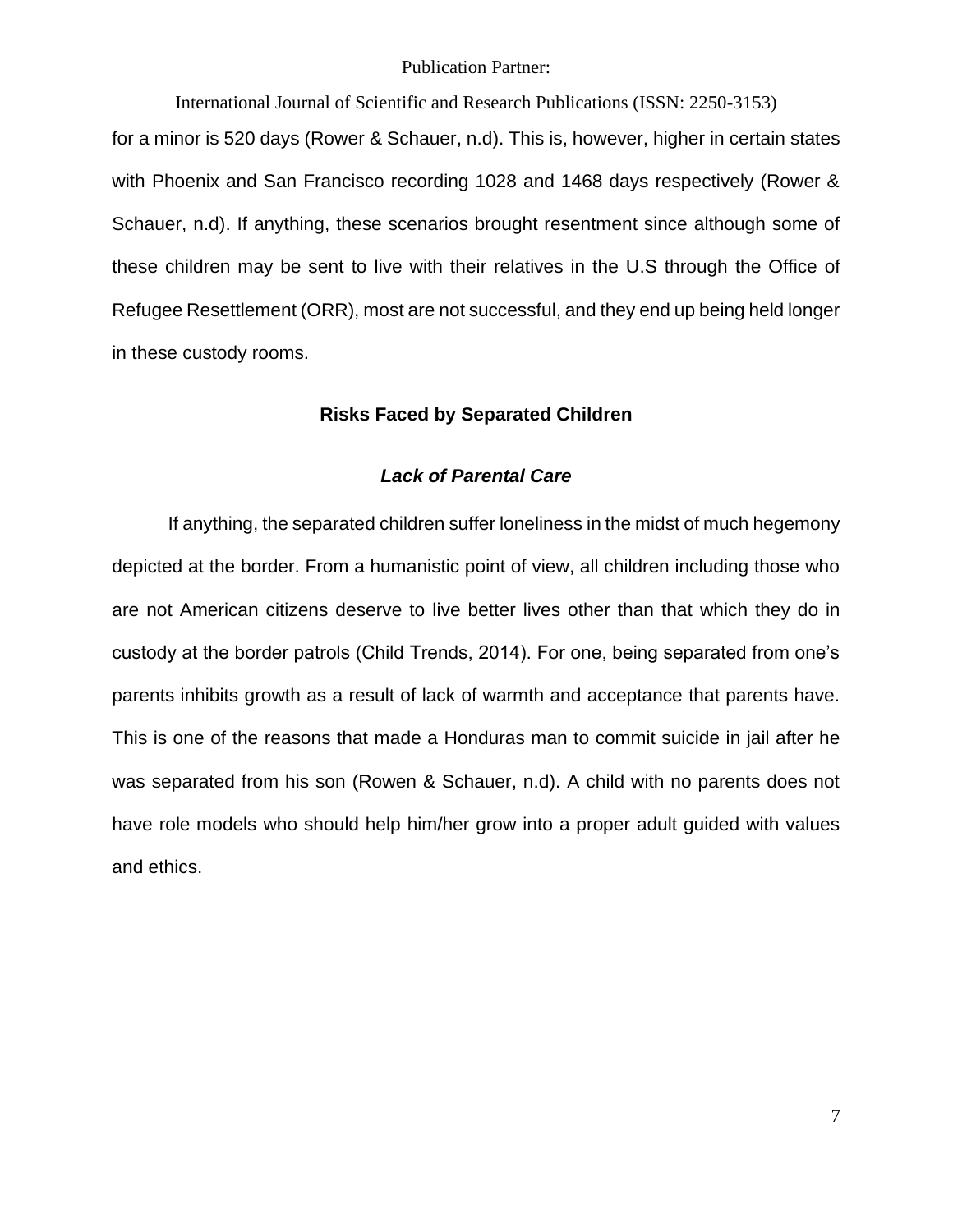International Journal of Scientific and Research Publications (ISSN: 2250-3153)

#### *Child Trafficking*

<span id="page-8-0"></span>Notably, child immigrants who are labeled as "unaccompanied" risk falling into the traps of human trafficking (Swanson & Torres, 2016). Not to say that the process of identifying a relative in the U.S who can take care of the child is faulty but if anything, it is only right to acknowledge that some of these so-called relatives may not be real. Instead, children are placed back into the very problems that they escaped from such as war, drugs, and poverty. This leads us to Lind (2018) who postulates that although the child separation policy is meant to scare families from migrating into the U.S, the strategy does not seem fruitful. With child trafficking becoming a global issue, separating children from their parents only reiterates this fact.

#### *Trauma*

<span id="page-8-1"></span>In another case, trauma is a persistent risk that is associated with separating children from their parents. To better understand the trauma faced by children who are separated from their parents, Borjas (2013) uses the example of a frustrated child who asks a border official: "Will I ever see mommy again?". With no primary caregiver in sight, they face a lot of traumas that goes on to haunt them all their lives. On the other hand, the trauma also hits their parents who start to blame themselves for exposing their children to such troubles. In the end, no one benefits from the child separation actions. In fact, the children have issues growing up as they seek to understand what the world has in store for them. This was echoed by Gina Rodriguez, a Hollywood actor, who in a tweet, commented that "Children fleeing violence and unrest do not deserve to be ripped from their families. They have come knocking on America's door asking for a safe haven and they deserve better"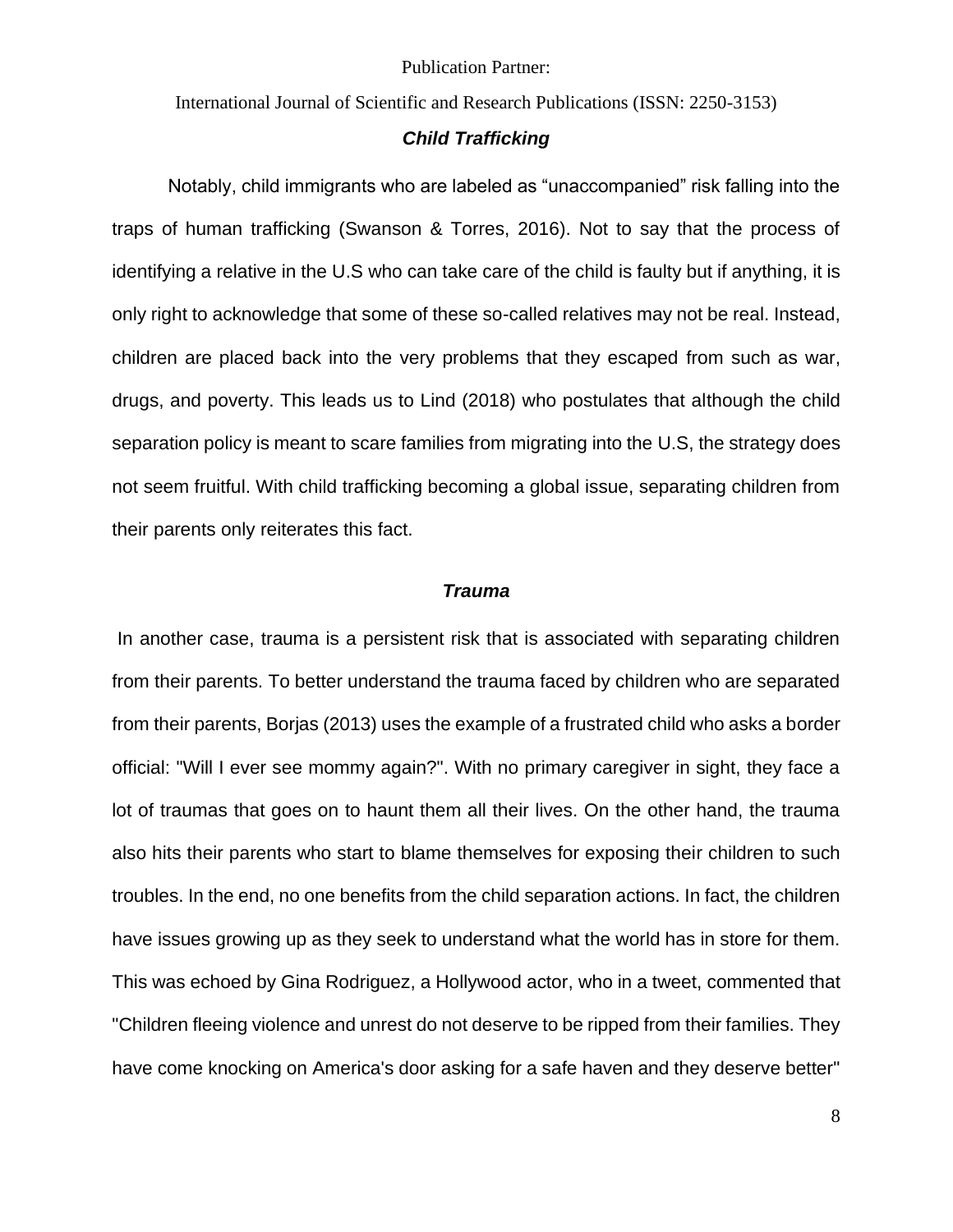International Journal of Scientific and Research Publications (ISSN: 2250-3153)

<span id="page-9-0"></span>(HerIsGina, 2018). In the end, efforts should be made to ensure that the already separated children are unified with their parents and that no more separations occur.

#### **How to Reduce the Child Immigration Problem in the U.S.**

#### *The U.S Cannot Accommodate Everyone*

<span id="page-9-1"></span>The arguments surrounding child separation is one that has been up for debate. In this respect, it is vital to *think beyond politics* especially by maintaining a clear understanding that child migrants are innocent, and it is their problems that force them to come and ask America for help (Hirschman, 2014). In what has often been known as the American dream, it is crucial to take into account the chances that the government has in providing all immigrants with this dream. Noticeably, the country cannot accommodate everyone. This is in light of the perception that even as a developed country, there are too many immigrants and/or refugees already with many people being jobless and, thus, homeless. In this regard, it is only right to say that it is better to first solve the problem at home before inviting more visitors. At 43.3 million, immigrants in the US constitute 13.5% of the total population (Zong & Batalova, 2017). In this respect, parents should be prosecuted for coming with their children illegally into the country. This is because such actions amount to child abuse especially considering that the children stand a risk of resorting to the streets like many other refugees in the country. However, children should be allowed to meet with their parents even when they are prosecuted. If this is done, child immigration at the U.S border will reduce. Regarding this, it is clear that the US is, of course, at a crossroads, which is why despite the uproar, it is necessary to *think beyond*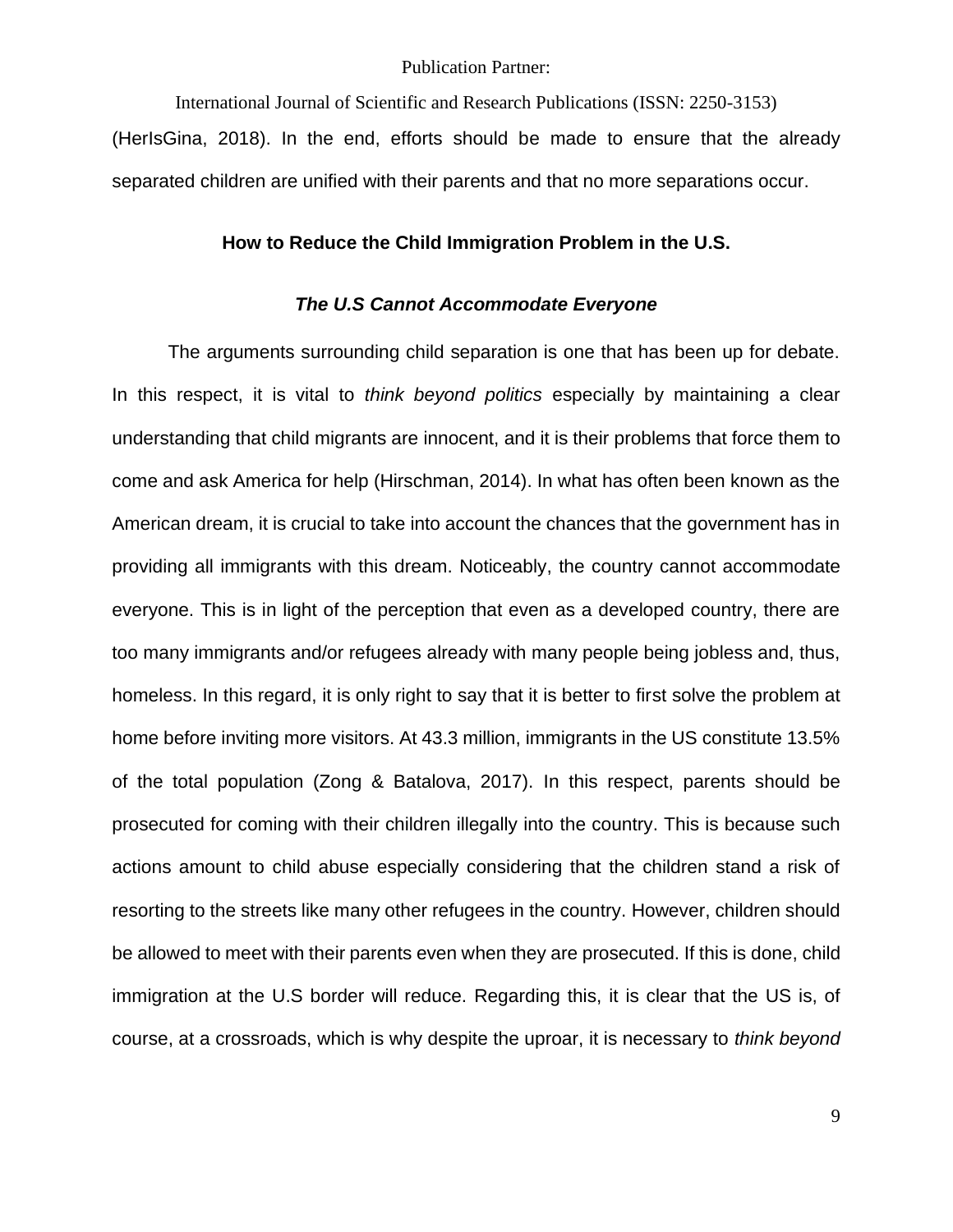International Journal of Scientific and Research Publications (ISSN: 2250-3153) *politics* and consider the chances that the government and society have in solving the immigration challenge.

#### *Facilitating Democracy in Home Countries*

<span id="page-10-0"></span>As a democratic country, the U.S can play its role in reducing the number of child immigrants by improving life in their home countries. Most of the children found separated from their parents were from Central America with countries such as Mexico, Honduras, and El Salvador being the source of most immigrants (Hirschman 2014). The main reasons that are cited for such mass movements from these countries are war, drug cartels who force children to assist them to transport the drugs fail to which they may be killed, and massive corruption where leaders steal at the expense of the people (Hirschman, 2014). Instead of encouraging immigrants who come into the country only to become homeless again and add more burden to what already exists, the government can play a role in enhancing democracy in their home countries. Democratic republics will, for sure, put the interests of the people at heart. By having governments that have the will to eradicate drug cartels, jail the corrupt, and improve the standards of living by providing essential amenities such as schools and hospitals, few people will even want to go search for the "American dream." If this is done, then the US stands to gain more from reduced immigrants and, therefore, fewer cases of children being separated from their parents by the border patrol.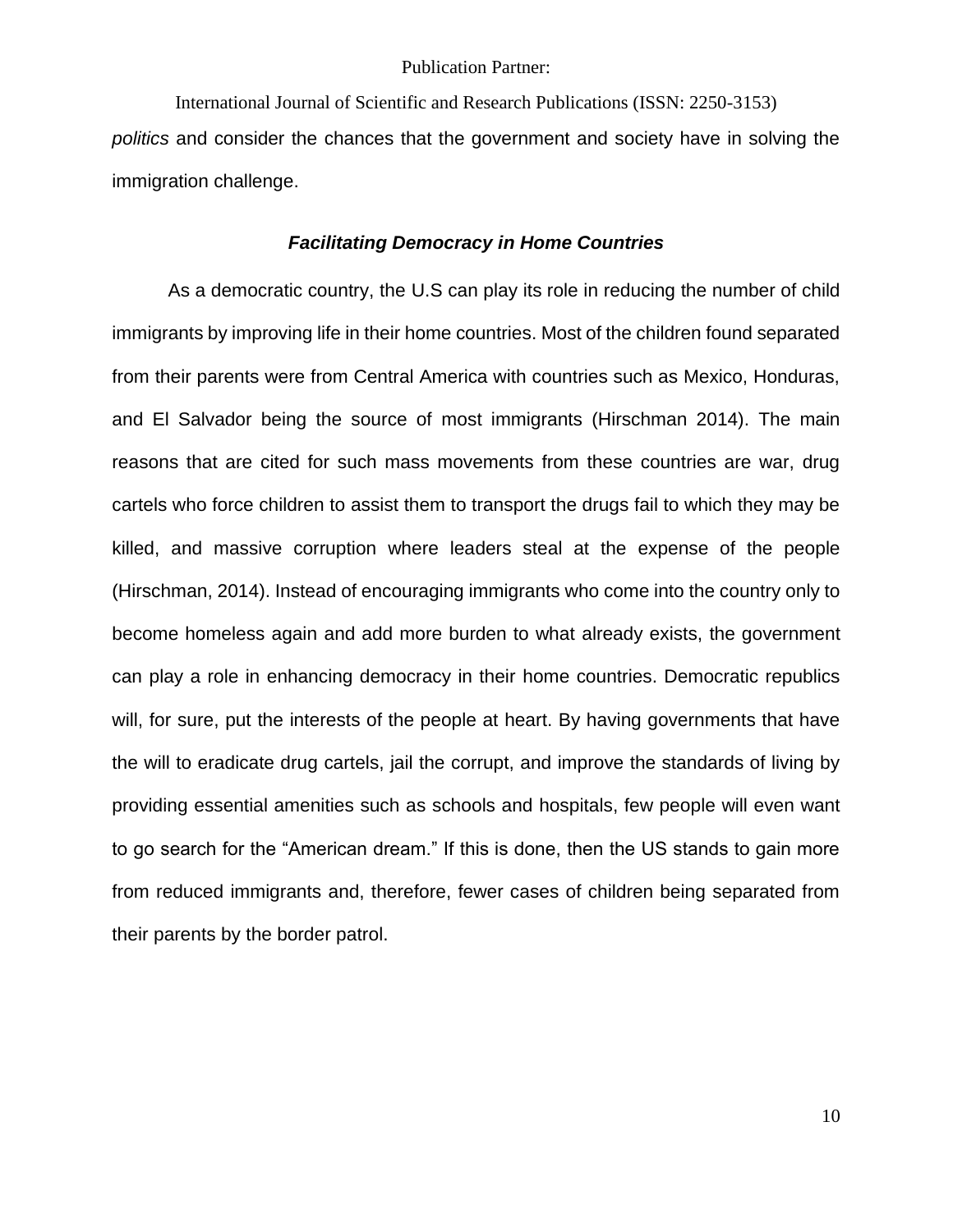International Journal of Scientific and Research Publications (ISSN: 2250-3153)

#### *Role of Source Countries*

<span id="page-11-0"></span>Despite the exciting firing of words at various bodies including the republicans, democrats, and the government; the pertinent thought should be to understand why the countries from where the children come from are allowing them to leave and come to the U.S illegally. *Why should Honduras, El Salvador, and Mexico allow their children and adults to go to the U.S illegally?* Although there may be many reasons, two are significant: They do not want to take responsibility over their people, and second, they are not willing to start making reforms that will ensure poverty, war, and violence are eradicated. The UNHCR (2018, p. 6) report revealed that 58% of the children in custody by 2014 were ineligible for international protection. For instance, if a significant percentage of these children are from say Mexico; it is necessary that Mexico feels ashamed and takes the responsibility to give their children better lives. Notably, this is not about America being welcoming or loving to children; it is about stopping child abuses that child immigrants undergo. In this respect, it is vital to take provide the countries where the children come from being held liable and that they, also, educate their people that there are refugees who are suffering while in the U.S. In the end, Central American countries that have many of its citizens seeking to come to the U.S should also be blamed for allowing the desperation.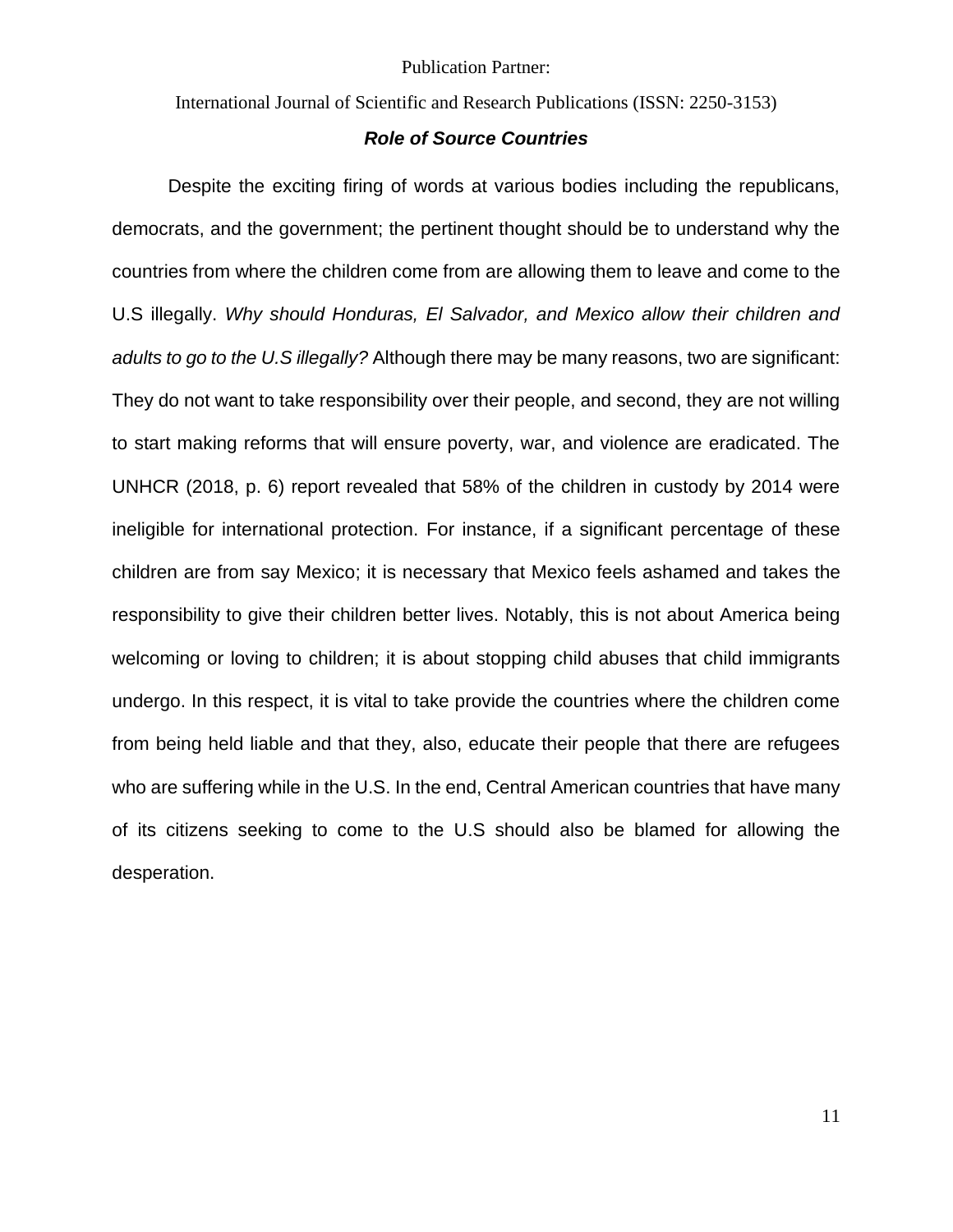<span id="page-12-0"></span>International Journal of Scientific and Research Publications (ISSN: 2250-3153)

#### **Rules and Regulations**

#### *Prosecution of Adults Crossing Illegally*

<span id="page-12-1"></span>To understand the problem where children are separated from their parents, it is vital to understand what the law states about the situation. Assuming a parent arrives with a child legally at the border, the adult can apply for a refugee status or a visa, and if their case is successful, they are granted entry (Borjas, 2013). Whenever an adult is arrested for illegally crossing the border into the U.S, they are put in detention after which they appear before an immigration judge who determines whether they will be deported as immigrants who are unauthorized (Borjas, 2013). In case one is referred for criminal prosecution as an immigrant, they are sent to a federal jail and accordingly, separated from their parents. Relating to this, the law seems to facilitate the separation without giving a clear guideline on how the child would be reunited with their parent(s).

#### *Child Immigrants*

<span id="page-12-2"></span>At least 2,700 families were separated at the US border between 2017 and 2018 (Lind, 2018). In the end, children who are separated from their parents or legal custodians are the first losers. Upon arrival, children are put in the custody of the border patrol. It is after this that the child is supposed to face an immigration hearing; this hearing may take months or years to secure (Lind, 2018). During this period, children are placed in shortterm holding rooms until proper shelters are found (Lind, 2018). The child becomes the responsibility of the Office of Refugee Resettlement (ORR) once he/she gets to the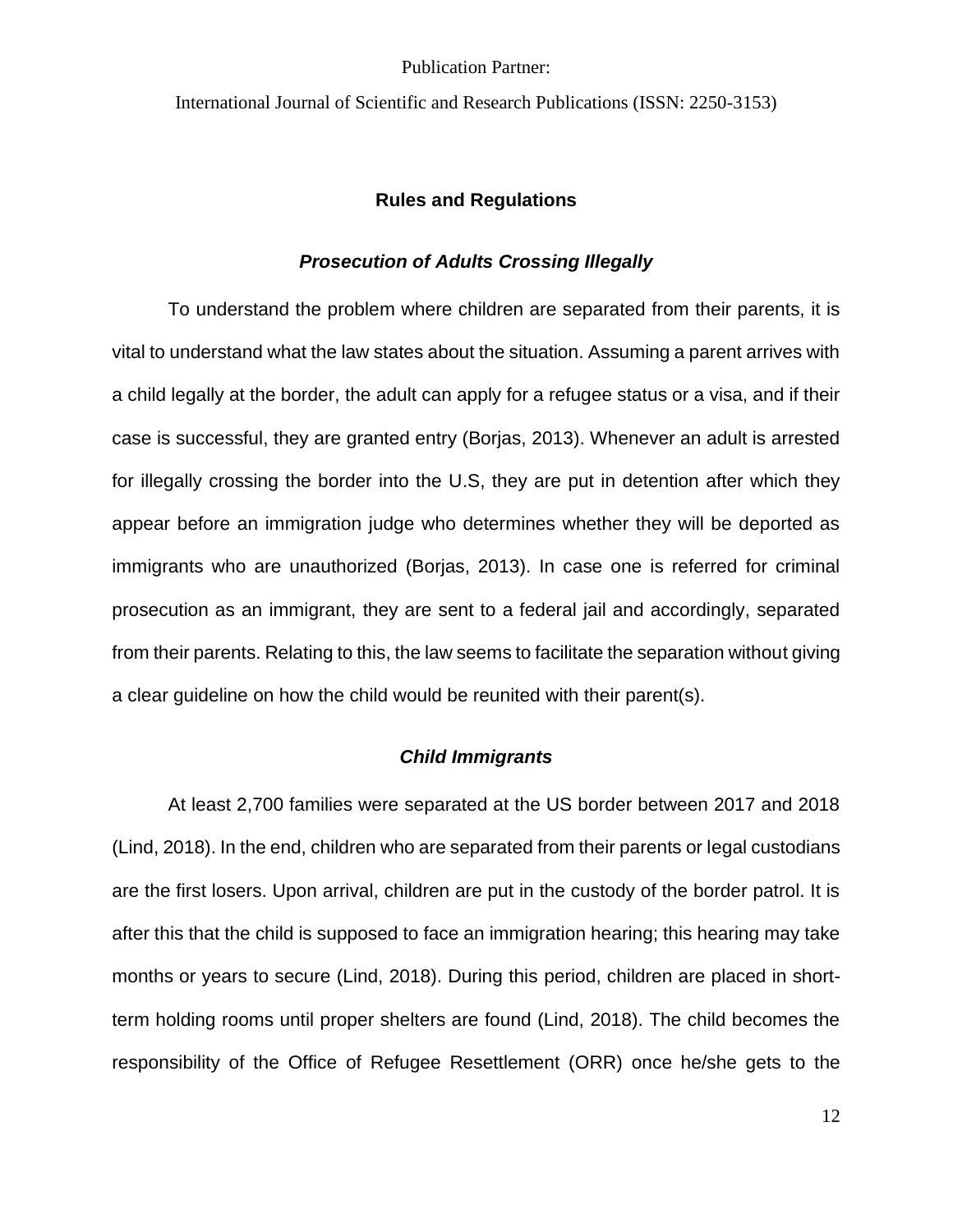International Journal of Scientific and Research Publications (ISSN: 2250-3153) shelter after which the average stay is thirty-five days (Rowen & Schauer, n.d). It is during this period that the ORR tracks down the child's relatives in the U.S and hands them over. In this case, children can be given a refugee asylum or Special Immigrant Juvenile Status (Rowen & Schauer, n.d). These procedures reveal how much immigrant children are soldiered around while in the U.S. For instance, in the process of traveling to the U.S border from their respective countries, they spend months or years before securing an immigration hearing, and the final stay in the shelter rooms, it is evident that the existing regulations are robbing the children a chance to continue with their education and lead a better life. In this respect, the rules and regulations set for child immigration are playing a key role, in not only encouraging child separation from their parents but also, in enhancing their continued suffering beyond the U.S borders.

#### **Recommendations**

#### *Family Reunification*

<span id="page-13-1"></span><span id="page-13-0"></span>By *thinking beyond politics,* the primary aim should be to understand the factors that play a role in influencing child immigrants at the US border. As explained above, separating children from their parents is in basic terms, inhumane. In the light of this thought, it is, therefore, essential to find ways of uniting families that were previously separated. After the firestorm that came when Kriel (2018) revealed the issue at the border, some organizations have devised ways of reuniting families that were previously separated. A feasible and commendable option would be by detaining parents together with their children. In this way, parents can have access to their children who will have food, education, healthcare, and other necessary needs. This practice is used in Canada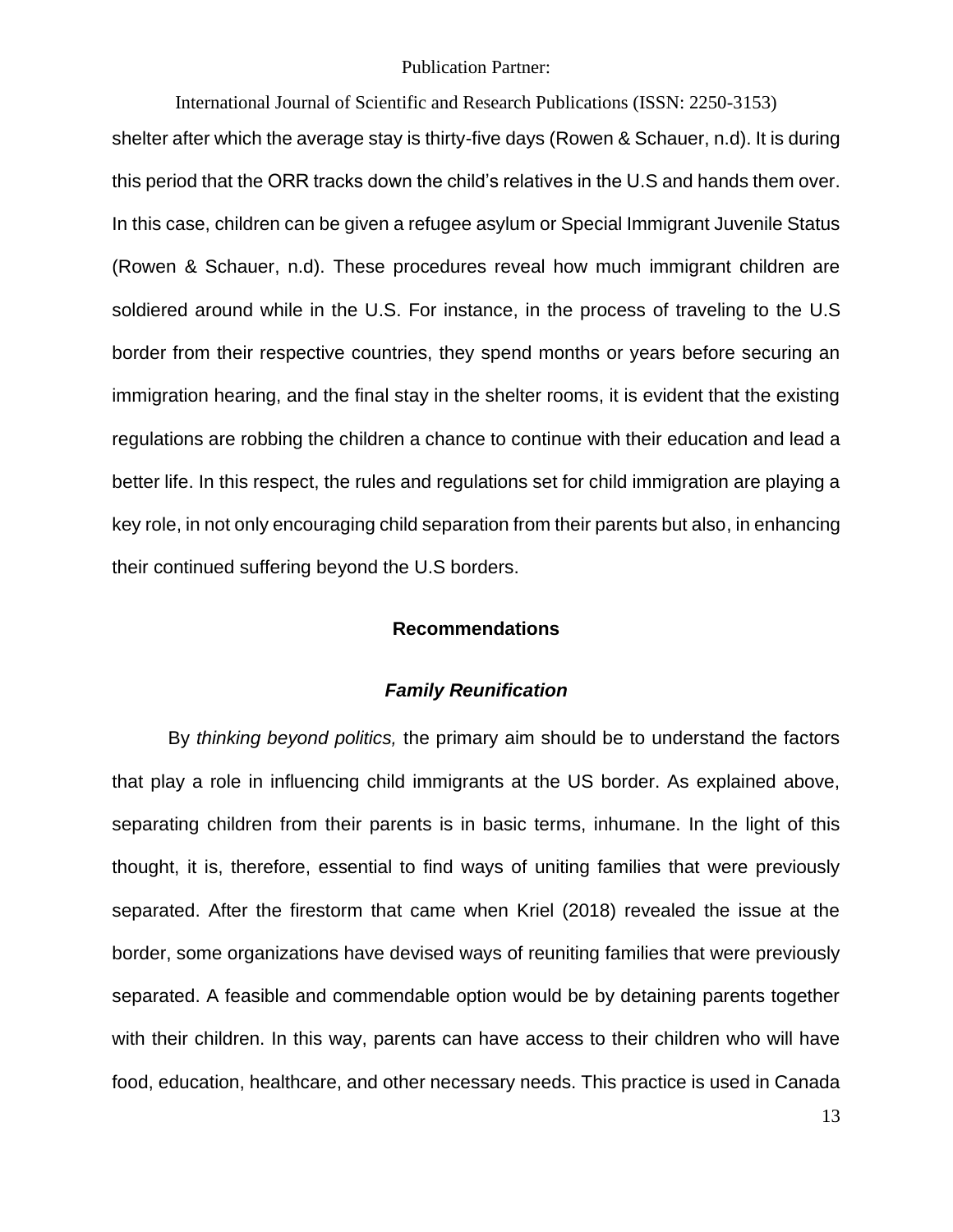International Journal of Scientific and Research Publications (ISSN: 2250-3153) and has been proved successful although Ireland (2018) insists that children can only be detained as a last resort.

#### *Involving the Countries of Interest*

<span id="page-14-0"></span>Regarding all the immigrants that come to the U.S, they have their source countries that should play their part to prevent them from leaving in the first place. This relates to Central American countries such as El Salvador and Guatemala that have porous borders which facilitate the exit of their citizens. In the end, the U.S government can make negotiations with their government and even perform research on how they can solve the problem. However, efforts should be made to resolve the cause of migration which includes poverty, violence, and drugs. By enhancing democracies in the countries and planning adequately for the aftermath of such actions, the states can grow to be sustainable and peaceful. This will provide appropriate environments for growth and development which is why their people will not have to migrate either legally or illegally to the U.S and any other country.

#### *Borrowing Knowledge from Other Countries*

<span id="page-14-1"></span>When *thinking beyond politics* in this matter, it is vital to understand that some of the refugees in the country are actually homeless and are probably undergoing more suffering than they would have suffered at home or than in refugee settlements. Some refugees in the San Diego area think they were brought from refugee camps to more than a refugee camp (Justin Mudekereza, 2018). This fact calls on the U.S government to at least reduce the rate of immigrants and notably, ensure that children getting into the country are accounted for. For example, the Democratic Republic of Congo (DRC) does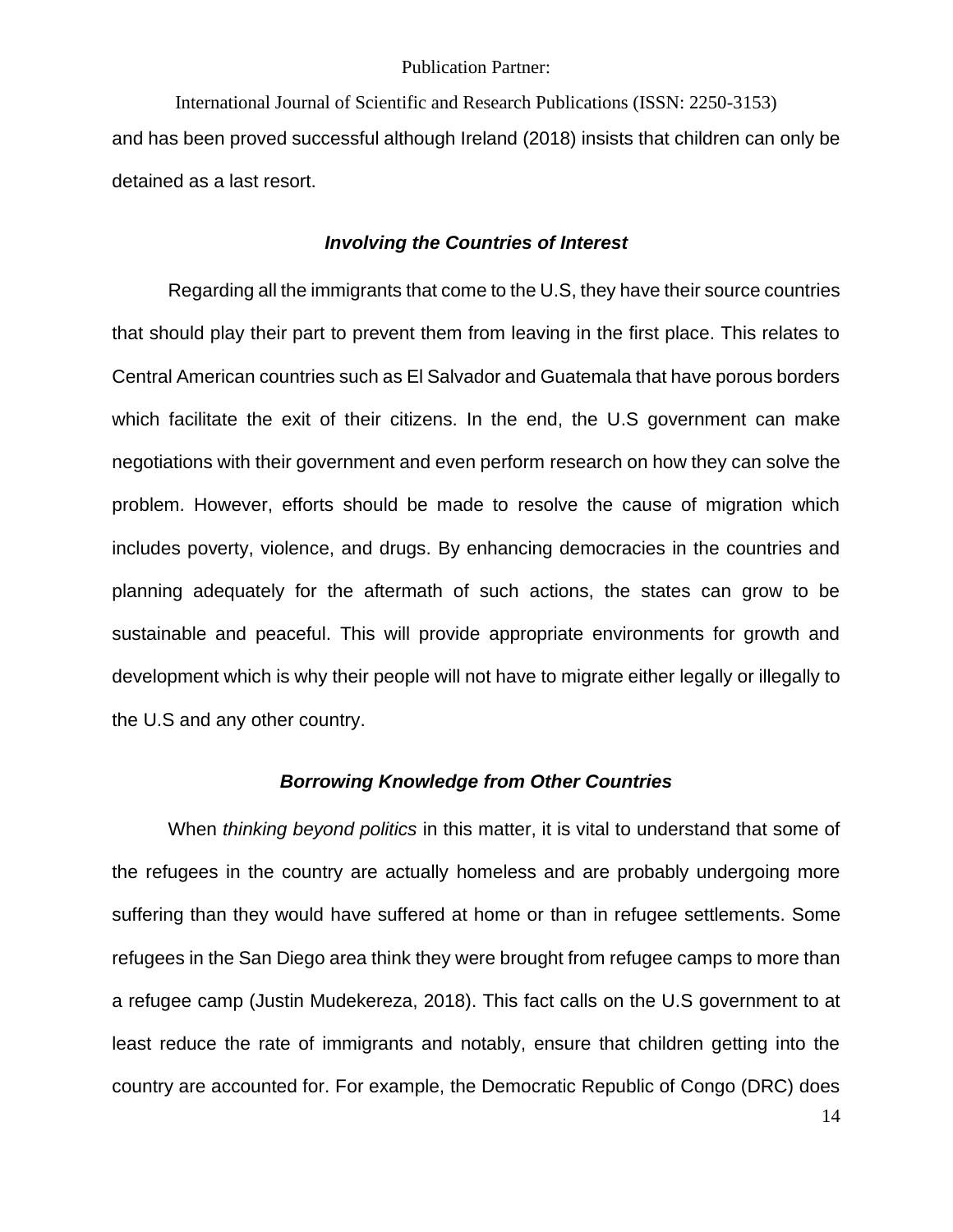International Journal of Scientific and Research Publications (ISSN: 2250-3153)

not allow people to cross borders with children easily. To do so, one must present critical documents such as proof of parenthood, marriage certificate, the child's birth certificate, and most of all they should prove that they are financially capable of taking care of the child in the country where they are going with the child. Admittedly, one must also state the reason for crossing the border with a child or with children. Does this mean that the DRC, a "third world country", is protecting children more than the U.S? The matter should not be politicized, and attention should be brought to assuring child wellbeing. In the end, separating children from their parents is wrong, it is better to deport or, at least, detain the parents where they can access their children rather than separate them.

It is true that over nearly 3 decades, the DRC has gone through many challenges with war conflicts, and more is still going on there, but it has always been very strict on the matters regarding children crossing the borders.

#### **Conclusion**

<span id="page-15-0"></span>In conclusion, the immigration problem has been of significance in the U.S for decades. The report by Lomi Kriel of Houston Chronicle revealed the child separation problem that exists at the U.S border. Indeed, the situation at the U.S – Mexico border should not be about how loving or welcoming America is to refugees. Instead, it is crucial to take into account the human rights abuses that the children undergo at the U.S – Mexico border. This is even more critical considering there are thousands of refugees in the U.S that have no quality of life. The U.S cannot just accommodate anyone, which is why attention should be brought to ensuring that the children are discouraged from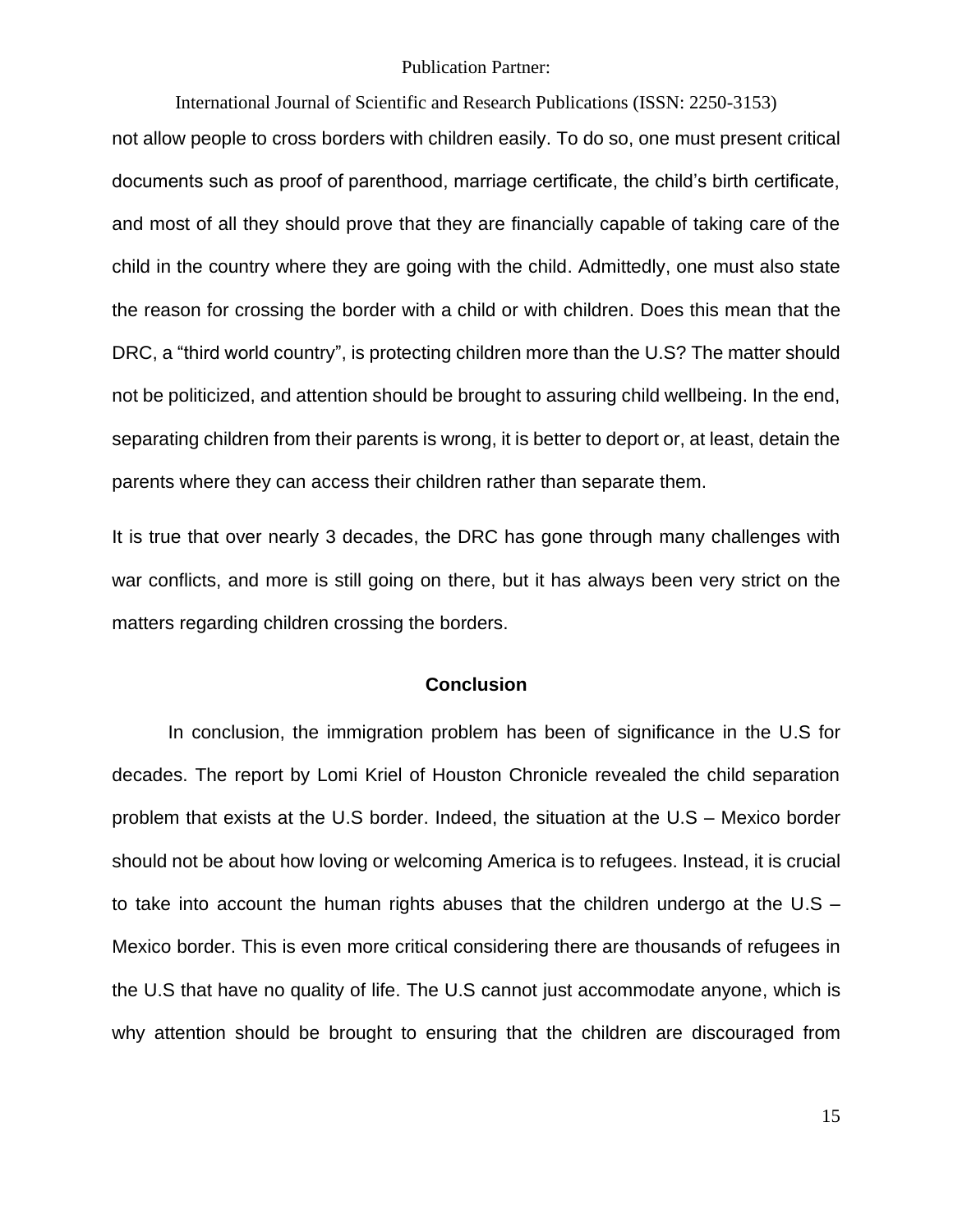International Journal of Scientific and Research Publications (ISSN: 2250-3153) coming into the country whether alone or with their parents. Their parents should, therefore, be prosecuted for bringing their children to such untold suffering.

To understand the problem from a humane and rational perspective, it is crucial that one thinks beyond politics. Notably, separation of children poses various risks such as trauma for the parents and children, and the children may fall into the hands of child traffickers as the ORR hands the child to relatives. The U.S should not play a part in allowing immigrants into the country if those who are already inside are finding it hard to survive. This only defies common rationality because the immigrants are likely to face more hardships once inside the country. Therefore, the children should not be allowed into the country. To reduce or prevent their entry in full, parents who bring children into the country illegally should be prosecuted once caught. In the end, refusing to allow immigrant children to the U.S does not mean that the country is not welcoming. Instead, this is a better measure that will protect them from the untold suffering that they would experience with no guaranteed source of income in the country.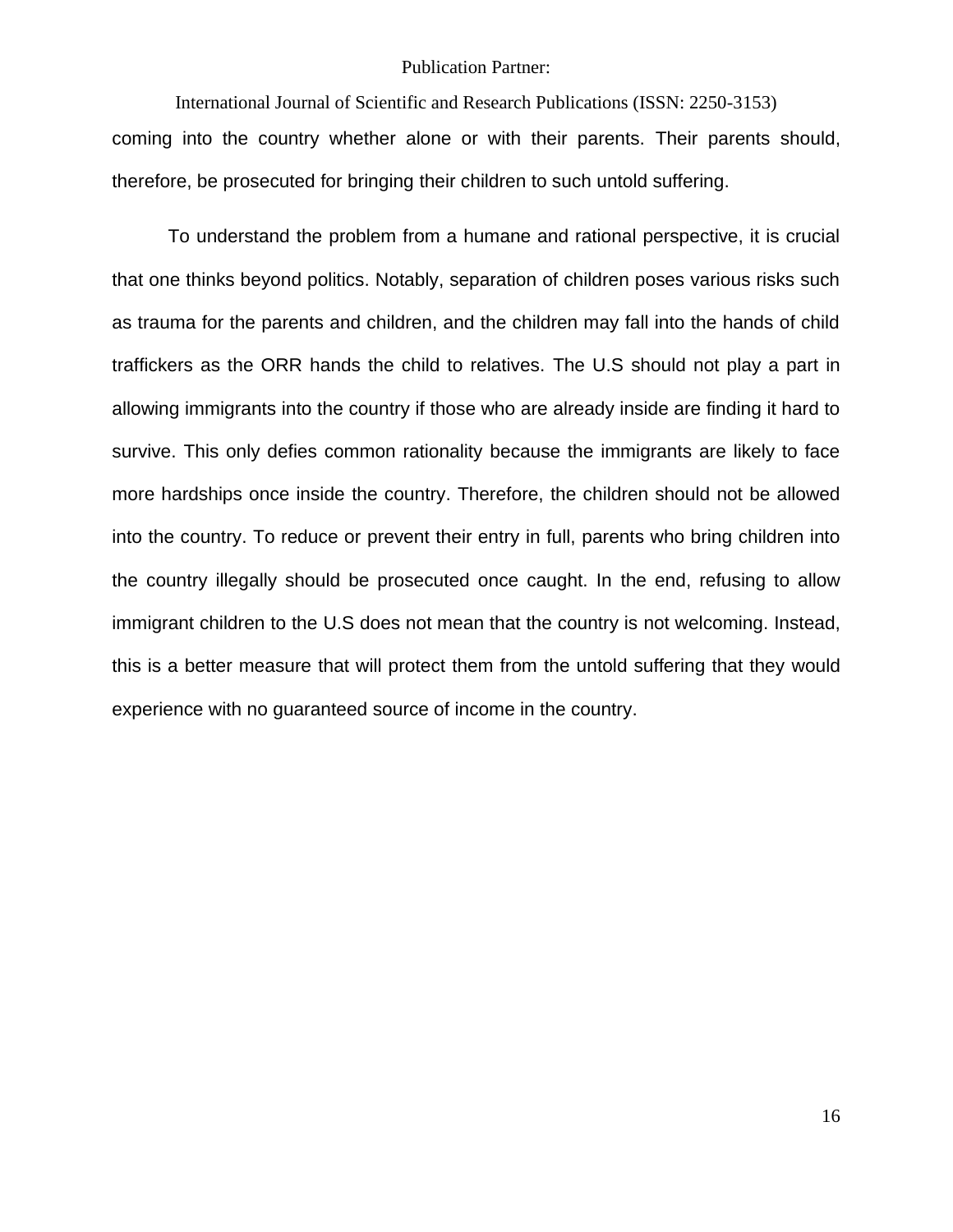International Journal of Scientific and Research Publications (ISSN: 2250-3153)

#### **References**

- <span id="page-17-0"></span>Borjas, G. (2013). Immigration and the American worker. *Center for Immigration Studies*, 202, pp. 1-26.
- Child Trends. (2014n.d). *Immigrant children.* Retrieved from [www.childtrends.org/indicators/immigrant-children](http://www.childtrends.org/indicators/immigrant-children)
- Floran, C. (2018). Trump criticizes separating families at the border, despite his administration's support for a policy that could lead to separation. *CNN.* Retrieved from [edition.cnn.com/2018/05/26/politics/trump-separating-parents-children-border](https://edition.cnn.com/2018/05/26/politics/trump-separating-parents-children-border-crossing/index.html)[crossing/index.html](https://edition.cnn.com/2018/05/26/politics/trump-separating-parents-children-border-crossing/index.html)
- HereIsGina (2018, June 1). Children fleeing violence and unrest don't deserve to be ripped from their families. They have come knocking on America's door asking for a safe haven and they deserve better. [Tweet]. [twitter.com/HereIsGina/status/1002628013098524672](https://twitter.com/HereIsGina/status/1002628013098524672)
- Hirschman, C. (2014). Immigration to the United States: Recent trends and future prospects. *Malays*, 51(1), pp. 69-85.
- Ireland, N. (2018). Kids detained at U.S. border at risk for 'potentially lifelong' health consequences, experts say. *CBC.* Retrieved from [www.cbc.ca/news/health/health](http://www.cbc.ca/news/health/health-damage-for-children-separated-and-detained-us-1.4714168)[damage-for-children-separated-and-detained-us-1.4714168](http://www.cbc.ca/news/health/health-damage-for-children-separated-and-detained-us-1.4714168)
- Kriel, L. (2018). Immigrant families separated at the border struggle to find each other. *Houston Chronicle*. Retrieved from [www.houstonchronicle.com/news/houston-](http://www.houstonchronicle.com/news/houston-texas/houston/article/Immigrant-families-separated-at-border-struggle-12938759.php)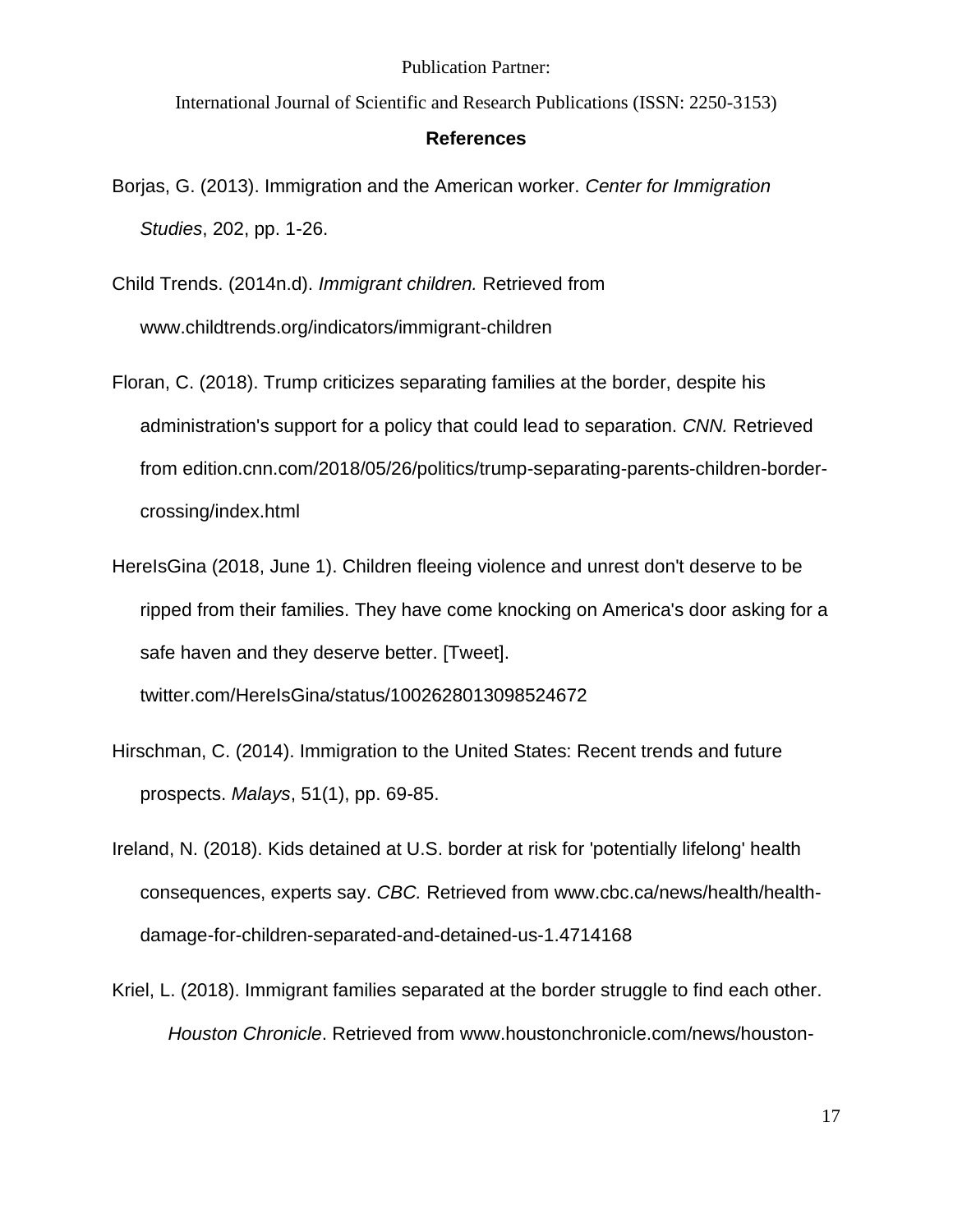International Journal of Scientific and Research Publications (ISSN: 2250-3153) [texas/houston/article/Immigrant-families-separated-at-border-struggle-](http://www.houstonchronicle.com/news/houston-texas/houston/article/Immigrant-families-separated-at-border-struggle-12938759.php)[12938759.php](http://www.houstonchronicle.com/news/houston-texas/houston/article/Immigrant-families-separated-at-border-struggle-12938759.php)

- Lind, D. (2018). The Trump administration's separation of families at the border explained. *Vox.* Retrieved from [www.vox.com/2018/6/11/17443198/children](http://www.vox.com/2018/6/11/17443198/children-immigrant-families-separated-parents)[immigrant-families-separated-parents](http://www.vox.com/2018/6/11/17443198/children-immigrant-families-separated-parents)
- Rowen, B. & Schauer, K. (n.d.). Unaccompanied children entering the U.S. from Central America create a humanitarian crisis. *Infoplease.* Retrieved from [www.infoplease.com/us/immigration/migrant-minors-faqs-facts-and-statistics](http://www.infoplease.com/us/immigration/migrant-minors-faqs-facts-and-statistics)
- Swanson, K. & Torres, R. (2016). Child Migration and transnationalized Violence in the Americas. *Journal of Latin American Geography,* 15(3), pp. 23-48.

UNHCR (2018). *Children on the run.* Retrieved from [www.unhcr.org/56fc266f4.pdf](http://www.unhcr.org/56fc266f4.pdf)

Zong, J. & Batalova, J. (2017). Frequently requested statistics on immigrants and immigration in the United States. *MPI.* Retrieved from [www.migrationpolicy.org/article/frequently-requested-statistics-immigrants-and](http://www.migrationpolicy.org/article/frequently-requested-statistics-immigrants-and-immigration-united-states-6)[immigration-united-states-6](http://www.migrationpolicy.org/article/frequently-requested-statistics-immigrants-and-immigration-united-states-6)